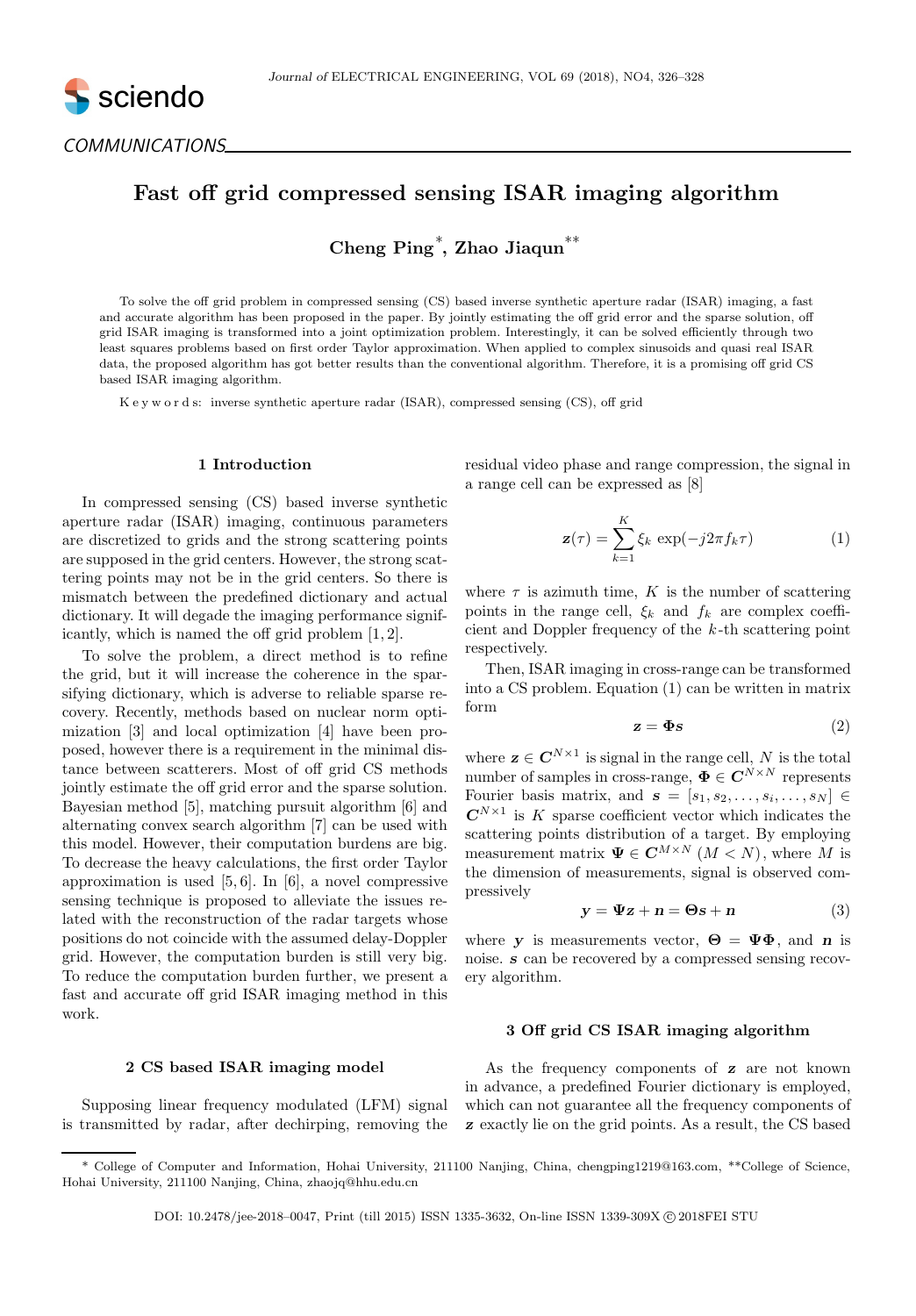imaging performance degrades significantly, which is the off grid problem.

To solve the problem, the following will give a fast off grid CS ISAR imaging algorithm. ISAR imaging requires identification of frequency grid nodes at which scatterers are present, ie the index set of "non-zero" coefficient, which can be accomplished by a CS recovery algorithm such as OMP algorithm. Then, the selected frequency grids are perturbed to get a better fit to the measurements, ie the new optimization problem is [6]

$$
\underset{s_i, \delta f_i}{\arg \min} \left\| \mathbf{y} - \sum_{i=1}^{K} s_i \mathbf{\Theta}(f_i + \delta f_i) \right\|_2 \text{ s.t. } |\delta f_i| \leq \Delta/2 \quad (4)
$$

where i is scatterer index,  $s_i$  is coefficient of the *i*-th scatterer,  $\delta f_i$  is unknown perturbation of the *i*-th scatterer from its closest grid node  $f_i$ ,  $\Delta$  is the size of grid, and  $\Theta(f_i + \delta f_i)$  is the column of  $\Theta$  with parameters  $f_i + \delta f_i$ . To get the joint minimization, coefficients and frequency perturbation can be updated sequentially in the following way.

First initialize  $f_i^{(1)}$  to grid centers  $f_i$  and get an initial coefficient vector estimation

$$
\mathbf{s}^{(1)} = \argmin_{\mathbf{s}} \left\| \mathbf{y} - \sum_{i=1}^{K} s_i \mathbf{\Theta}(f_i^{(1)}) \right\|_2
$$

Update from  $n = 1$  until convergence

$$
[\delta f_1^{(n)} \dots \delta f_K^{(n)}] = \underset{|\delta f_i| \le \Delta/2}{\arg \min} \left\| \mathbf{y} - \sum_{i=1}^K s_i^{(n)} \mathbf{\Theta}(f_i^{(n)} + \delta f_i) \right\|_2,
$$
\n(5)

$$
s^{(n+1)} = \arg\min_{s} \left\| \mathbf{y} - \sum_{i=1}^{K} s_i \Theta(f_i^{(n+1)}) \right\|_2 \qquad (6)
$$

.

where *n* and  $n+1$  denote iteration index, and  $f_i^{(n+1)}$  =  $f_i^{(n)} + \delta f_i^{(n)}$ . Equation (6) is a standard least squares problem, while obtaining solution of the constrained nonlinear optimization problem (5) is not easy. But linearization of the cost function in (5) around  $f_i^{(n)}$  will reduce the optimization complexity greatly.  $\Theta(f_i^{(n)} + \delta f_i)$  is approximated by its first order Taylor series as  $\Theta(f_i^{(n)} + \delta f_i) \approx$  $\mathbf{\Theta}(f_i^{(n)})$  $f_i^{(n)})\!+\!\mathbf{\Theta'}\big(f_i^{(n)}\big)$  $\delta_i^{(n)}\delta f_i$ , then (5) can be re-written as

$$
[\delta f_1^{(n)} \dots \delta f_K^{(n)}] = \underset{\gamma}{\text{arg min}} \left\| \mathbf{y}^{(n)} - \mathbf{A}^{(n)} \gamma \right\|_2 \tag{7}
$$

where  $\boldsymbol{\gamma}~=~[\delta f_1 \ldots \delta f_K],~ \boldsymbol{y}^{(n)}~=~\boldsymbol{y}~-~\sum^K$  $i=1$  $s_i^{(n)}\Theta(f_i^{(n)})$ ,  $\mathbf{A}^{(n)} \in \mathbf{C}^{M \times K}$  is defined as  $\mathbf{A}^{(n)} = \left[ s_1^{(n)} \frac{\partial \mathbf{\Theta}}{\partial f_1^{(n)}}, \dots, s_K^{(n)} \right]$  $\stackrel{(n)}{K}\frac{\partial \mathbf{\Theta}}{\partial f_K^{(n)}}$ i and can be easily calculated. Now (7) is a least squares problem, so its closed-form solution is

$$
[\delta f_1^{(n)} \dots \delta f_K^{(n)}] = ((\mathbf{A}^{(n)})^H \mathbf{A}^{(n)})^{-1} (\mathbf{A}^{(n)})^H \mathbf{y}^{(n)}.
$$
 (8)

As perturbations should be real, (8) is modified to  $[\delta f_1^{(n)} \dots \delta f_K^{(n)}] = \text{Re} \{ (({\bf A}^{(n)})^H {\bf A}^{(n)})^{-1} ({\bf A}^{(n)})^H {\bf y}^{(n)} \}$ . So the solution to the main problem (4) can be written as

$$
\mathbf{f}^{(n+1)} = \mathbf{f}^{(n)} + \text{Re}\{((\mathbf{A}^{(n)})^H \mathbf{A}^{(n)})^{-1} (\mathbf{A}^{(n)})^H \mathbf{y}^{(n)}\}, (9)
$$

$$
\mathbf{s}^{(n+1)} = \left(\mathbf{B}^H \mathbf{B}\right)^{-1} \mathbf{B}^H \mathbf{y} \tag{10}
$$

where  $\mathbf{B} = [\mathbf{\Theta}(f_1^{(n+1)}), \dots \mathbf{\Theta}(f_K^{(n+1)})$  $K^{(n+1)}$ . In a word, the optimal estimation of  $s$  and  $f$  is calculated through (9) and (10) iteratively until convergence.

As the proposed algorithm can directly get the solutions of (5) and (6) during iterations, it is much faster than the algorithm proposed in [6]. Experiments show that the proposed algorithm only needs about  $1\%$  time of the algorithm in [6] for typical step value. Moreover, the algorithm in [6] need choose step size, which is difficult in real application.

#### 4 Experiment results and discussion

The effectiveness of the proposed algorithm is demonstrated by the following experiments.

First, the proposed algorithm is applied to simulated complex sinusoids. Signal z with length  $N = 320$  contains  $K = 5$  complex sinusoids. Their normalized frequencies are distributed randomly over [0, 1) and amplitudes are complex unit circle. Measurement matrix  $\Phi$  is random Gaussian matrix with  $M = 64$ . Gaussian white noise is added to the signal, which makes SNR to vary from 0 to 40 dB. 500 trials are run for a fixed SNR. Average frequency estimation errors are shown in Fig. 1. It can be seen that the proposed algorithm can supply more accurate frequency estimation than OMP algorithm.

Then, the proposed algorithm is applied quasi real Mig-25 aircraft ISAR data. The data is provided by the US Naval Research Laboratory. The stepped frequency radar operates at 9 GHz and has a bandwidth of 512 MHz. For each pulse, 64 complex range samples are saved. Sparse basis is  $128 \times 128$  discrete Fourier matrix and measurement matrix is  $64 \times 128$  Gaussian random matrix. Figures 2 and 3 are the imaging results. It can be seen that the proposed algorithm has got a better image than OMP algorithm, as it can solve off grid problem in ISAR imaging.

### 5 Conclusion

A novel fast and accurate off grid CS ISAR imaging algorithm has been proposed, which transforms the joint optimization problem into two least squares problems. Its effectiveness has been verified by experiments of simulated complex sinusoids frequency estimation and quasi real ISAR data imaging.

Our scientific contribution is that we propose a simple and fast off grid CS algorithm. The off grid problem in CS has attracted much attention recently. However, the existing off grid algorithms are very complex. Interestingly,